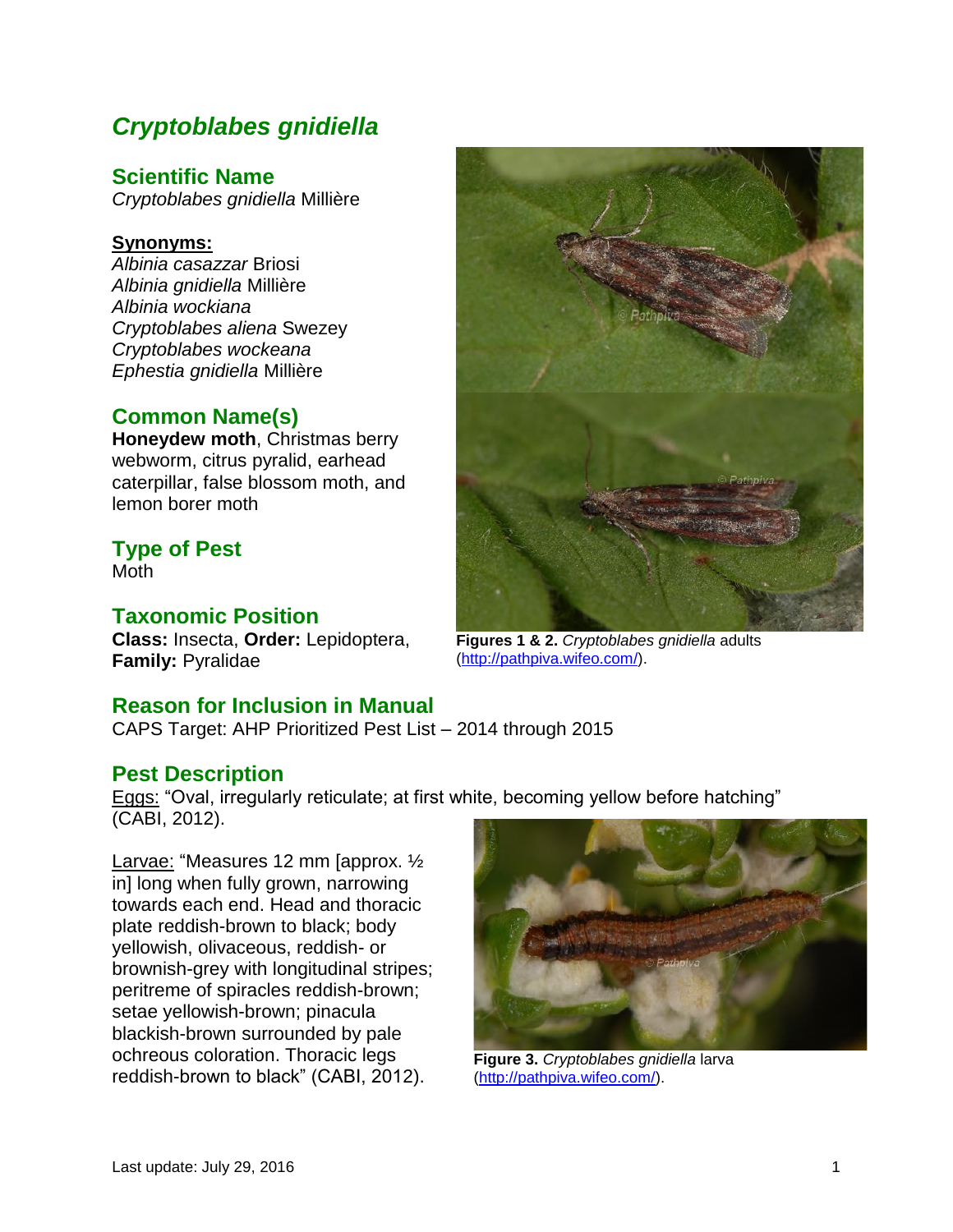Pupae: "Measures 5-6 mm  $[3/16]$  to  $\frac{1}{4}$  in] long. At first greenish, becoming reddishbrown. Fine hairs in two dorsal, two lateral, and two ventral rows. Cremaster with two slender prongs terminating in strongly angular hooks. Formed in a slight cocoon" (CABI, 2012).

Adults: "Wingspan 11–20 mm [7/16 to 13/16 in]. Head and thorax greyish-brown. Antennae simple, finely ciliate. Forewing greyish-brown with a variable amount of whitish suffusion, scattered reddish-



**Figure 4.** *Cryptoblabes gnidiella* pupa [\(http://pathpiva.wifeo.com/\)](http://pathpiva.wifeo.com/).

brown scales give a purplish appearance; postmedian and antemedian fascias pale, indistinct. Hindwing shining white; veins conspicuous, pale greyish-brown. Abdomen shining greyish-white" (CABI, 2012).

Descriptions of the life stages can also be found in Avidov and Harpaz (1969) and Carter (1984). Descriptions of the immature stages can be found in Heckford and Sterling (2004). Description of the adult can be found in Goater (1986).

## **Biology and Ecology**

Adults are active at night (Avidov and Gothilf, 1960) and mate on the same night of emergence; females begin oviposition the following day (Avidov and Harpaz, 1969). Most females mate once, while males have been recorded mating multiple times (Wysoki et al., 1993). Adults are attracted to sweet material, including honeydew excreted by mealybugs and also fruits like grapes and pomegranates that have been injured by other insects (Avidov and Harpaz, 1969). Adults live for about a month during the cold season and 8 to 10 days during the warm season (Avidov and Gothilf, 1960).

Females lay their eggs on fruit, usually singly or in small batches (Avidov and Harpaz, 1969). In mangos, adult females lay eggs on the tender leaves near the main rib, on the fruit, or on the tender branches (MALR, n.d.). In garlic, eggs are laid on the inner surface of the bulb sheath or in the garlic lobe depressions (Salama, 2008). Females live from 1 to 4 weeks and lay an average of 150 eggs during this time (Avidov and Harpaz, 1969).

Eggs hatch after about four days in Brazil (Botton et al., 2003). In Egypt, eggs hatch in 8 to 13 days (MALR, n.d.). Once larvae hatch, they initially feed solely on the honeydew produced by mealybugs and insect remnants. As the larvae mature, they begin nibbling superficially on the skin of fruit (Avidov and Harpaz, 1969). Bagnoli and Lucchi (2001) state that larval diet includes sweet matter, dry flower parts, berry juice, berry stalks, and even healthy grapes. Larval populations can be very high, especially if they are close to a large colony of mealybugs. If no mealybugs are present, larvae can develop on grape berries that are almost ripe. Larvae develop slightly faster on grapes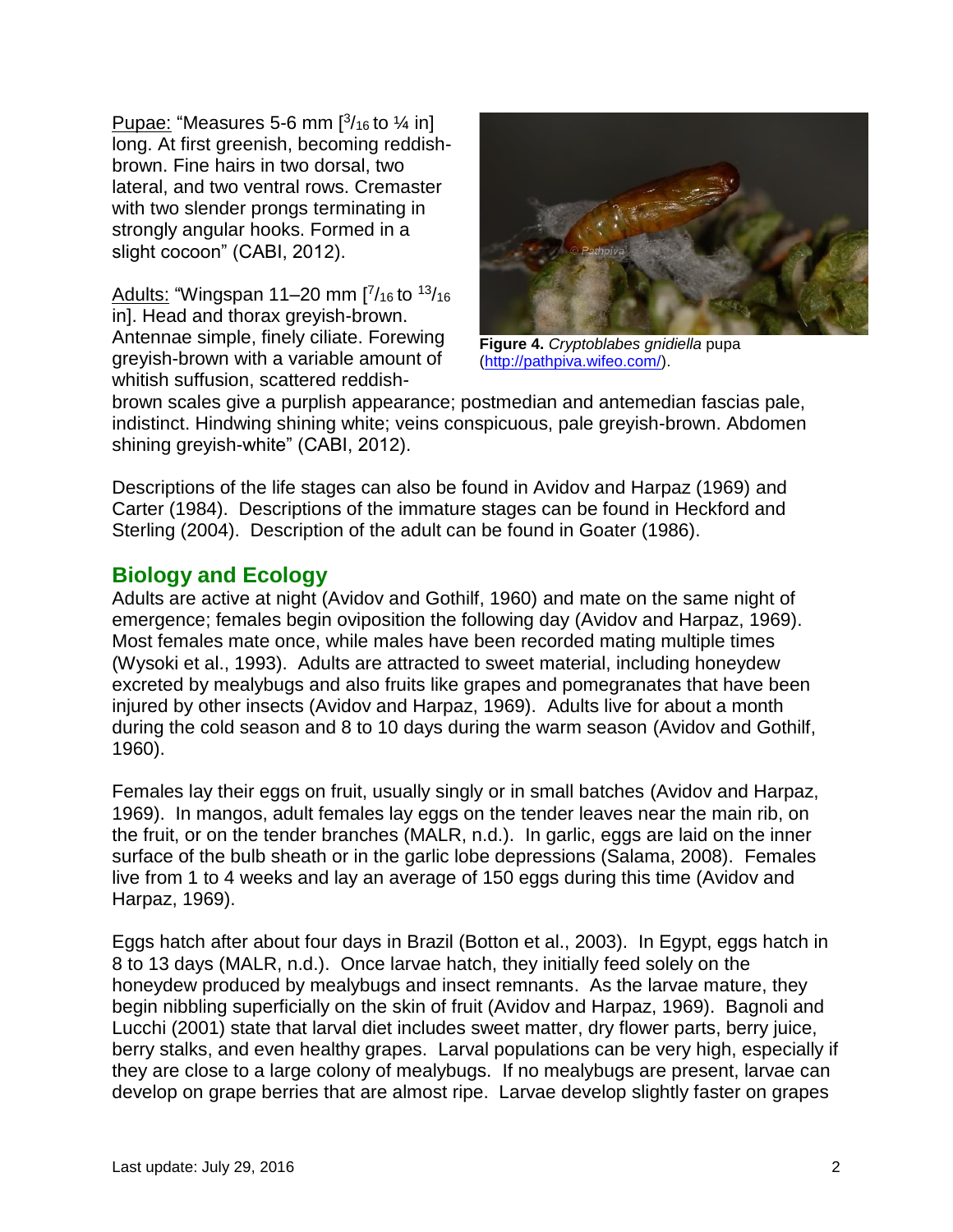versus citrus fruit with mealybugs (Avidov and Harpaz, 1969). Larvae can be found in sheltered places among the fruit or between fruits and leaves. They are enveloped by webs and waste matter (Avidov and Gothilf, 1960). Larvae go through five instars.

The larvae pass through a prepupal stage in which they stop feeding and become sluggish. Larvae then secrete a thin silk cocoon before molting into a pupa (Salama, 2008). Pupation occurs close to the larval feeding site (Avidov and Harpaz, 1969), either on the host plant or on the ground. Overwintering can occur in either the larval or pupal stage (Carter, 1984).

Complete development can range from five weeks during the summer, to five months during the winter. In Israel, five to six generations occur per year on citrus. If the host cycle also includes grapes, then six to seven generations may occur per year (Avidov and Harpaz, 1969). Carter (1984) states that this species has three to four generations a year in southern Europe and up to five in North Africa. The number of generations per year is highly dependent on the climate and host plants utilized. The generations can move between different host plants depending on what is available at the time.

In Mediterranean climates, this species has three to four periods of adult flight activity: May to June, July, and August to October (Bagnoli and Lucchi, 2001). Avidov and Gothilf (1960) report the temperature threshold for this species is 13°C (55.4°F). One generation requires 455 degree days (Avidov and Gothilf, 1960). MALR (n.d.) states that the optimum temperature for this species is 25 to 30°C (77 to 86°F) with 65 to 67% relative humidity.

### **Damage**

Larvae of this species may be found as early as August in Israel; however, damage to fruit usually occurs only from late October onwards (Avidov and Harpaz, 1969). Symptoms include presence of eggs or larvae on the fruits, silk webbing produced by the larvae, and molds which can develop on the attacked fruits (MALR, n.d.). This species is attracted to the honeydew of coccids, especially *Pseudococcus citriculus* (Zhang, 1994).

On avocado: Severe injury can be caused by *C. gnidiella*'s superficial feeding on the skin of the avocado fruit. This can occur even in the absence of honeydew-producing Homoptera (Ben Yehuda et al., 1991).

On citrus: On lemons, eggs are laid on young fruit. After hatching, larvae penetrate the underside of the egg into the fruit. Larvae do not usually go further than the flavedo (the outer part of the rind). This can cause the fruit to gum, resulting in necrotic blotches on mature fruit (Moore, 2003). In sweet orange, feeding by the larvae leads to fruit piercing and gallery formation on the fruit exocarp and endocarp. This can result in gumexudation, yellowing of the fruit, and premature fruit drop (Silva and Mexia, 1999).

On grape: Young larvae enter the fruit at the junction between the fruit and stalk (Avidov and Harpaz, 1969). Botton et al. (2003) state that the larvae feed on the stems when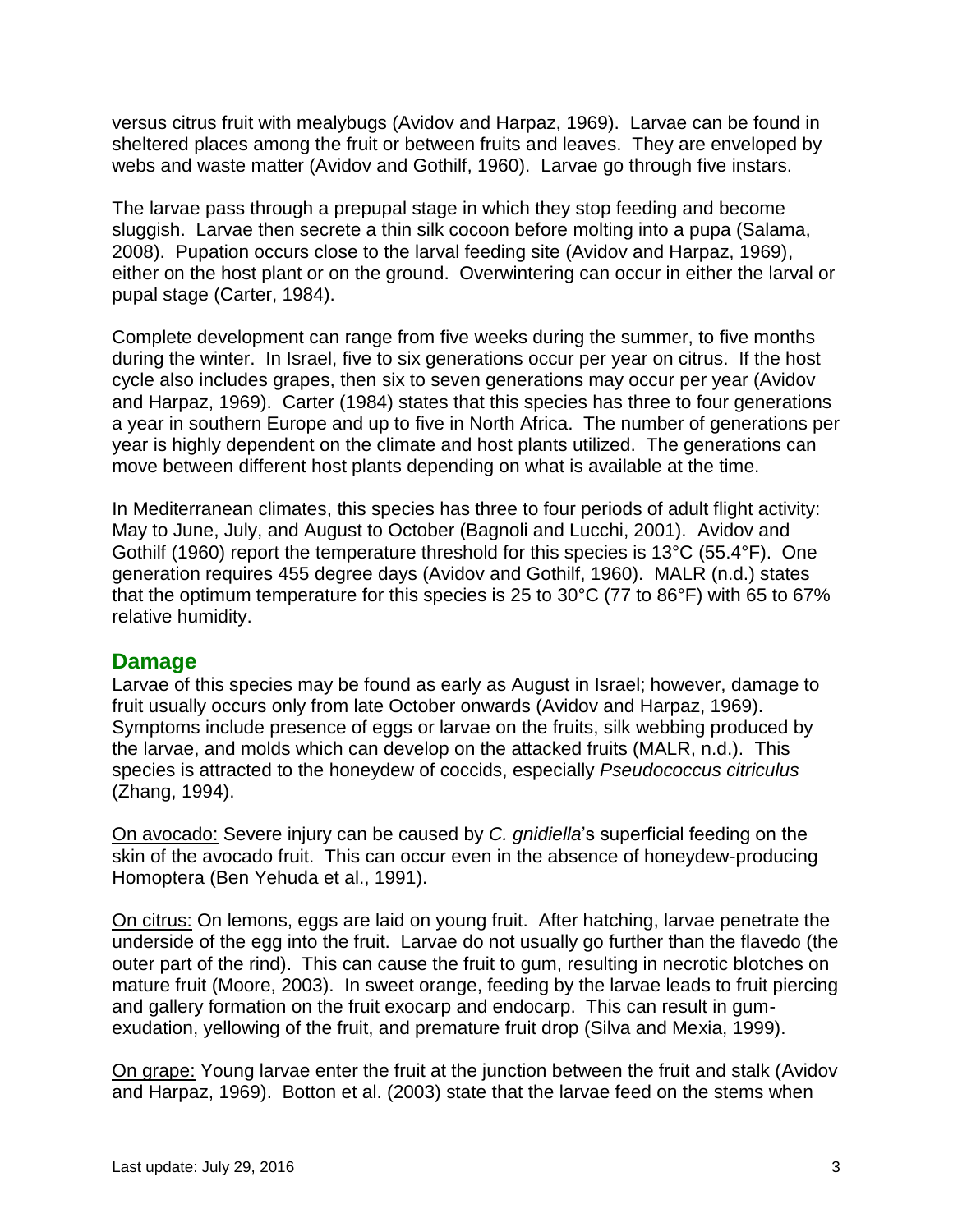the grapes are green, causing wilting and grape fall. When attacked close to harvesting, juice leakage can lead to rot by secondary pathogens which can reduce wine quality (Botton et al., 2003). Larvae produce dense webbing spun around the host stalk (Carter, 1984).

On loquat: This species has been recorded destroying large quantities of loquat flowers (reviewed in Avidov and Harpaz, 1969).

This species is usually associated with other pests like scale insects or mealybugs and their honeydew (Ben Yehuda et al., 1991). In Israel, this species coexists with *Lobesia botrana* in grapevines (Harari et al., 2007). In avocado, this species can be found with *Pseudococcus longispinus* (long-tailed mealybug).

#### **Pest Importance**

This species is a pest of avocado, citrus, grape, loquat, and pomegranate in Israel (Ascher et al., 1983). Losses associated with this species are not well quantified in the literature (CABI, 2012). This is likely due to the fact that this species is usually associated with a variety of other pests in host crops, including birds, bacteria and fungi, and insects (including aphids, mealybugs, and *Lobesia botrana*) (reviewed in Silva and Mexia, 1999). Many sources state that this species is not a serious pest; however, there are records of this species causing damage on certain hosts.

In the field, *C. gnidiella* mostly appears on grape bunches that have previously been damaged by grape berry moth. However, experiments have shown that this species can develop on healthy grapes as well (Avidov and Harpaz, 1969). Bagnoli and Lucchi (2001) state that this species is a frequent and harmful pest on grapes in Tuscany, Italy as this species does well in areas with Mediterranean conditions. They state that this species is only faintly destructive (Bagnoli and Lucchi, 2001). Bisotto-de-Oliveira et al. (2007) state that this species is an important pest of grapevine orchards in Rio Grande do Sul, Brazil. In addition, Sellanes et al. (2010) state that this species is an economically important pest of vineyards in Brazil and Uruguay.

Avidov and Harpaz (1969) state that larval infestation of citrus is not considered serious; while Gentry (1965) states that this species is regarded as a secondary feeder causing no serious primary damage. This species can cause occasional fruit drop as a result of infestation (Gentry, 1965). Damage on grapevine in Israel is considered secondary (Avidov and Harpaz, 1969). Larvae have been recorded on pomegranates which were previously infested by the pomegranate butterfly (Avidov and Harpaz, 1969).

Akanbi (1973) states that this species is found in association with trees in the Meliaceae family in Nigeria; while Chandel et al. (2010) state that this species is a serious pest of hybrid sorghum and bajra (pearl millet) crops. In Egypt, this species is considered one of the most important insect pests of stored garlic (El-Zemaity et al., 2009); it is also prevalent in damaged corn ears in Egypt (Gentry, 1965). Hashem et al. (1997) state that this species is a serious pest of fruit orchards and vegetable and field crops. EPPO (2004) states that this species can cause severe damage to oranges (cultivars Navel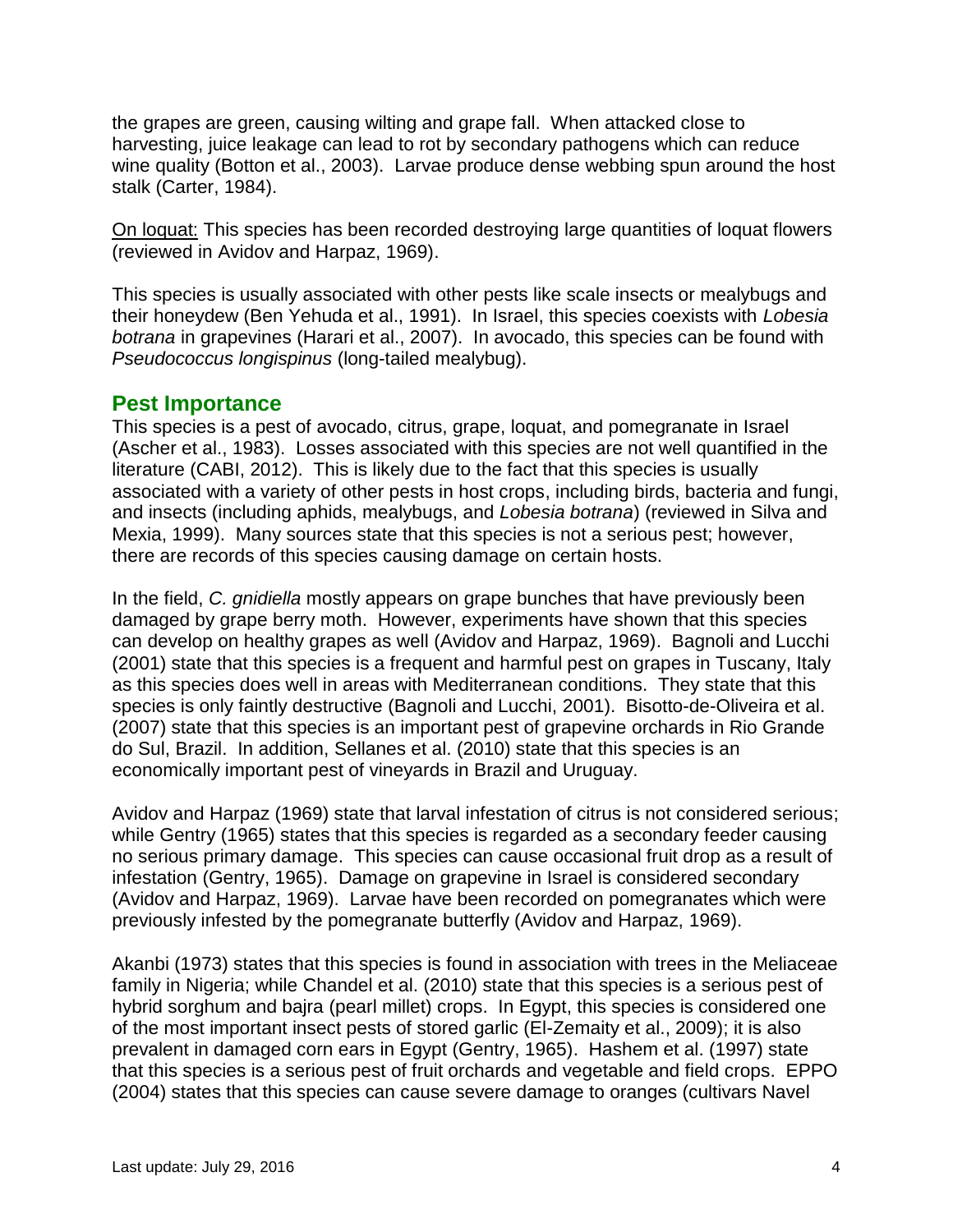and Navelina) by causing premature fruit fall. Fruit remaining on the tree change color on the lowest part of the tree but remain green elsewhere on the tree (EPPO, 2004). Ben Yehuda et al. (1991) state that this species can also infest avocado as a primary pest. In South Africa, this species has been recorded causing up to 5% crop reduction in lemon on the Eastern Cape and up to 50% fruit damage on the Western Cape (Moore, 2003). Özturk and Ulusoy (2009) state that this species is a pest of pomegranate in Turkey. This species has been recorded causing damage to *Macadamia ternifolia* in Israel (Wysoki, 1986). Larvae have also been found on cotton bolls after a primary infestation by cotton pests (Avidov and Harpaz, 1969). Outside of Israel, this species has been recorded on previously injured fig and peach. Damage to other hosts, including wheat, corn, millet, and castor bean are usually light (Avidov and Harpaz, 1969).

This species is usually associated with other pests of host plants like scale insects or mealybugs and their honeydew (Ben Yehuda et al., 1991). In Israel, this species coexists with *Lobesia botrana* in grapevines. Harari et al. (2007) state that damage caused by *C. gnidiella* and *L. botrana* in Israel is twofold: direct damage to grape clusters when both *L. botrana* and *C. gnidiella* are present and indirect damage when the injured berries are damaged by fungal infestation.

#### **Known Hosts**

In Israel, *C. gnidiella* is only recorded on seven plant species: citrus, corn, cotton, grape, loquat, pomegranate, and sorghum (Avidov and Harpaz, 1969). In Brazil, this species has also been found on avocado, banana, and coffee (Botton et al., 2003). Carter (1984) also lists plum, peach, and apple as hosts.

#### **Major hosts**

*Citrus* spp. (including orange, grapefruit, lemon\*), *Persea americana* (avocado), *Punica* spp., *Punica granatum* (pomegranate), and *Vitis* spp. (grape) (reviewed in CABI, 2012).

#### **Other hosts**

*Acacia karroo* (karroothorn), *Acacia nilotica* (gum arabic tree), *Actinidia deliciosa* (kiwi), *Allium* spp., *Allium cepa* (garden onion), *Allium sativum* (garlic), *Annona muricata* (soursop), *Azolla* spp. (mosquitofern), *Azolla anabaena* (water fern), *Azolla pinnata* (feathered mosquitofern), *Ceratoniae siliqua* (fig), *Chaenomeles japonica* (Maule's quince), *Coffea* spp. (coffee), *Coffea arabica* (Arabian coffee), *Cyanea procera* (Molokai cyanea), *Cydonia oblonga* (quince), *Cyperus rotundus* (nutgrass), *Daphne gnidium*, *Daphne mezereum* (paradise plant), *Daucus carota* (Queen Anne's lace), *Eleusine coracana* (finger millet), *Eriobotrya japonica* (loquat), *Feijoa sellowiana* (feijoa), *Ficus* spp. (fig), *Ficus carica* (edible fig), *Ficus macrophylla* (Moreton Bay Fig), *Gossypium* spp. (cotton), *Gossypium arboreum* (tree cotton), *Gossypium thurberi* (Thurber's cotton), *Khaya senegalensis*, *Lantana* spp. (lantana), *Lythrum* spp. (loosestrife), *Lythrum salicaria* (purple loosestrife), *Macadamia* spp. (macadamia), *Malus* spp. (apple), *Malus pumila* (paradise apple), *Mangifera indica* (mango), *Mespilus* spp. (medlar), *Mespilus germanica* (medlar), *Morus alba* (mora), *Morus nigra* (black mulberry), *Musa* spp. (banana), *Musa acuminata* (edible banana), *Nephelium*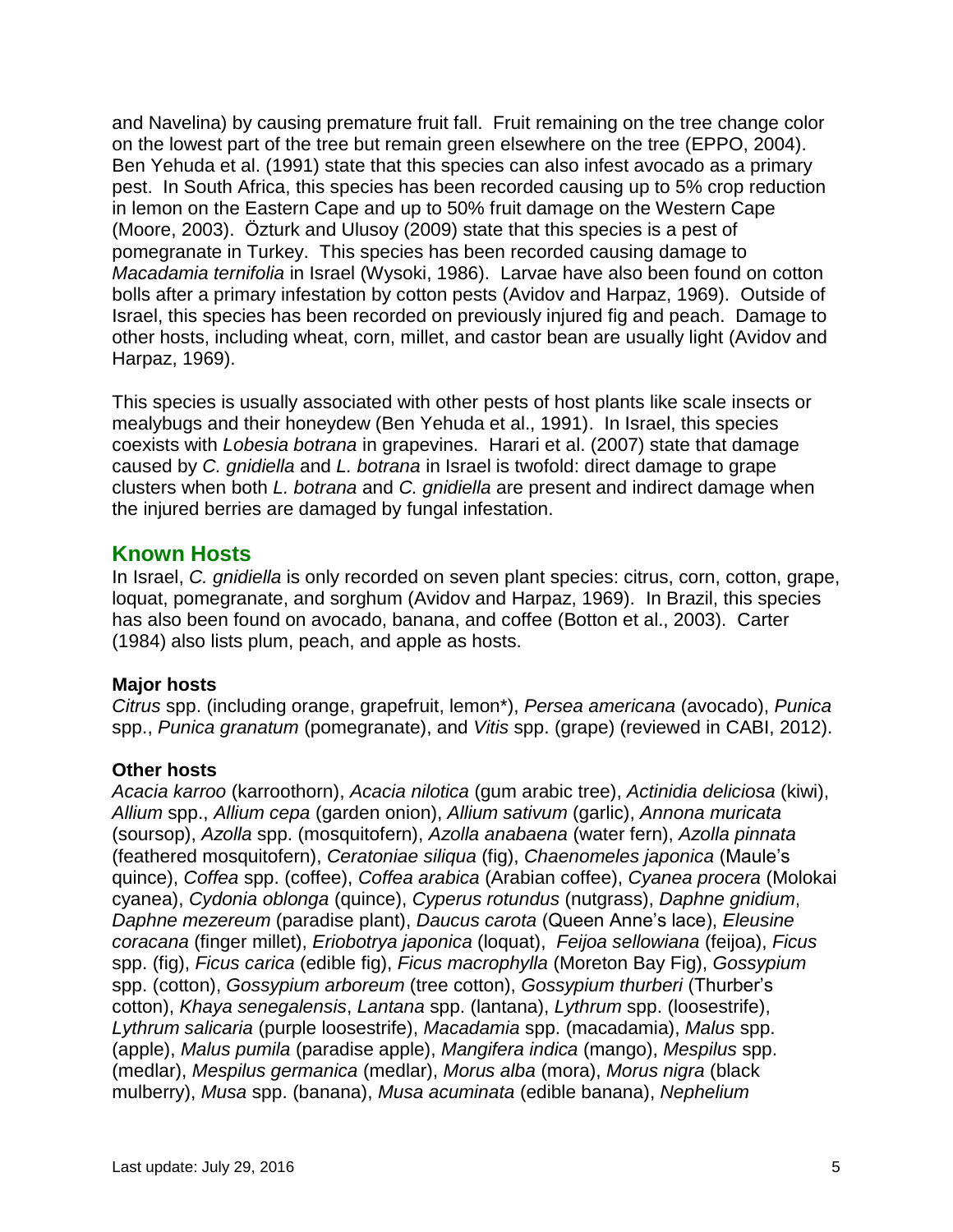*lappaceum* (rambutan), *Nerium oleander* (oleander), *Olinia* spp., *Oryza sativa* (rice), *Osmanthus* spp. (devilwood), *Paspalum dilatatum* (dallisgrass), *Pelargonium* spp. (geranium), *Pennisetum americanum* (pearl millet), *Pennisetum glaucum* (=*P. typhoideum*) (bulrush millet), *Phaseolus* spp. (beans), *Phaseolus vulgaris* (kidney bean), *Philodendron* spp. (philodendron), *Plectroniella* spp., *Prosopis* spp. (mesquite), *Prunus* spp. (plums, peaches), *Psidium* spp. (guava), *Pyrus* spp. (pear), *Pyrus communis* (common pear), *Ricinus* spp., *Ricinus communis* (castor bean), *Rosa* spp. (rose), *Saccharum* spp. (sugarcane), *Saccharum officinarum* (sugarcane), *Samanea saman* (=*Albizia saman*) (raintree), *Schinus* spp. (pepper tree), *Schinus terebinthifolius* (Brazilian pepper tree), *Sorghum* spp., *Sorghum bicolor* (=*S. vulgare*) (sorghum), *Swietenia* spp. (mahogany), *Tamarix* spp. (tamarisk), *Triticum aestivum* (wheat), *Vaccinium* spp. (blueberry), and *Zea mays* (corn) (Gough, 1913; Akanbi, 1973; Gubbaiah, 1984; Zhang, 1994; Molina, 1998; reviewed in Silva and Mexia, 1999; McQuate et al., 2000; Zheng et al., 2006; Robinson et al., 2010; reviewed in CABI, 2012).

Ben Yehuda et al. (1991) give a host list for this species.

Interestingly, this species has also been recorded as a predator of whiteflies and other Homoptera, including *Aleurocanthus woglumi* and *Stictococcus* spp. (Clausen, 1940; Zhang, 1994). It is also capable of developing on honeydew alone (McQuate et al., 2000).

\*Moore (2003) states that *Cryptoblabes gnidiella* does not complete its lifecycle on lemon.

#### **Pathogens or Associated Organisms Vectored**

*Cryptoblabes gnidiella* is associated with different mealybug species including the citrus mealybug (*Planococcus citri)* and Green's mealybug (Avidov and Harpaz, 1969). In grapes, this species usually attacks fruit following attacks by the European grapevine moth (*Lobesia botrana*) (Carter, 1984).

When grapes are attacked by larvae close to harvesting, juice leakage can lead to rot by secondary pathogens which can reduce wine quality (Botton et al., 2003). Grape grey mold can increase with high population densities of *C. gnidiella* on grape (reviewed in Silva and Mexia, 1999).

On dallisgrass (*Paspalum dilatatum*) this species is associated with the ergot fungus *Claviceps paspali*, which produces honeydew-like secretions on the host (Ben Yehuda et al., 1991).

#### **Known Distribution**

**Asia:** India, Indonesia, Israel, Lebanon, Malaysia, Pakistan, Russia, Thailand, and Turkey; **Africa:** Congo, Egypt, Liberia, Malawi, Morocco, Nigeria, Sierra Leone, South Africa, and Zaire; **Caribbean:** Bermuda; **Europe:** Austria, Cyprus, France, Gibraltar, Greece, Italy (including Sardinia and Sicily), Malta, Portugal (including Azores and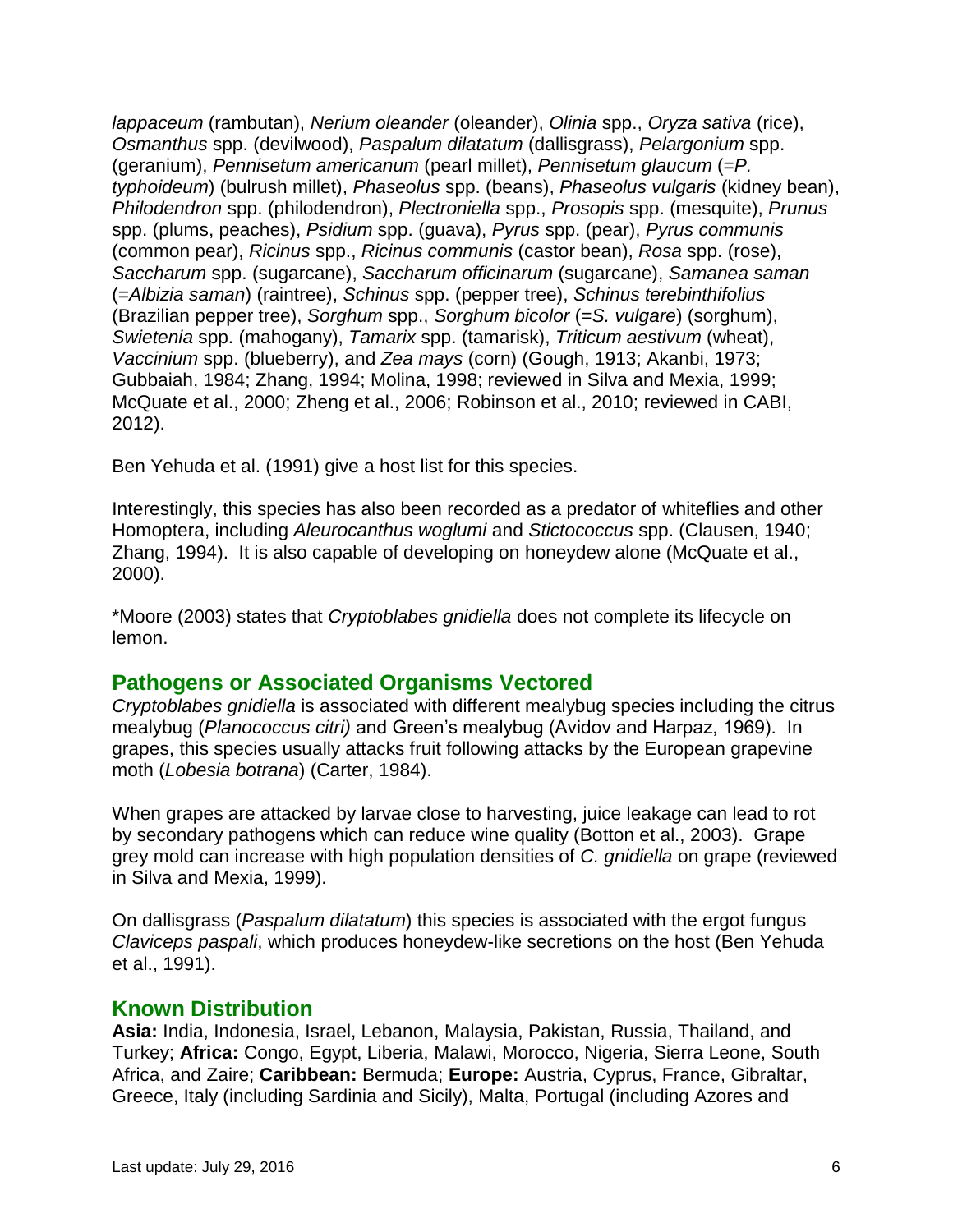Madeira), and Spain (Canary Islands), and Ukraine; **Oceania:** Fiji, Hawaii, and New Zealand; **South America:** Brazil and Uruguay (reviewed in Wysoki, 1986; Zhang, 1994; reviewed in Silva and Mexia, 1999; Nuss et al., 2011; reviewed in CABI, 2012; Evenhuis, 2013).

This species is likely more widespread than reported in the literature as many interceptions at U.S. ports of entry have originated on material from countries not reported to have the pest, including: Albania, Bosnia and Herzegovina, Cote D'Ivoire, Croatia, Cuba, Dominican Republic, Eritrea, Georgia, Germany, Haiti, Iran, Iraq, Jordan, Kuwait, Mexico, Netherlands, Qatar, Romania, Saudi Arabia, South Korea, Syrian Arab Republic, Tunisia, United Kingdom\*, Venezuela, former Yugoslavia (AQAS, 2013; queried March 8, 2013).

\*According to Carter (1974), this species is not established in the United Kingdom as it cannot survive; it is likely a transient species.

#### **Pathway**

Although this species is native to the Mediterranean region, it has been introduced into Malaysia, New Zealand, Hawaii, and parts of tropical and subtropical America. It is sometimes found in imported material in the British Isles (Beirne, 1952; Carter, 1984). Mau and Kessing (1992) state that this species most likely dispersed throughout Europe on infested fruit.

This species has been intercepted at U.S. ports of entry over 450 times. Almost all interceptions occurred on plant material, including: *Punica granatum* (319), *Citrus* sp. including *C. sinensis* (50), *Psidium guajava* (32), and *Ananas* sp. (8). Most interceptions occurred in baggage (394), with the rest occurring on general cargo (38), permit cargo (11), and other (13). Intercepted material has originated from many different countries around the world, including: Italy (57), Jordan (55), Greece (49), Israel (48), Spain (33), Iran (30), former Yugoslavia (19), and Portugal (17) among others (AQAS, 2013; queried March 8, 2013).

### **Potential Distribution within the United States**

If introduced into the United States, this species is most likely to be found wherever associated coccids are found. *Cryptoblabes gnidiella* is associated with many commercial crops found in the United States, including: citrus, corn, cotton, and grape. These hosts are found throughout most of the United States.

# **Survey**

#### **CAPS-Approved Method\*:**

The CAPS-approved method is a trap and lure combination. Both the wing trap and plastic bucket trap are approved traps for this species. The wing trap is available in a plastic or paper version; either type may be used for this target. The lure is effective for 28 days.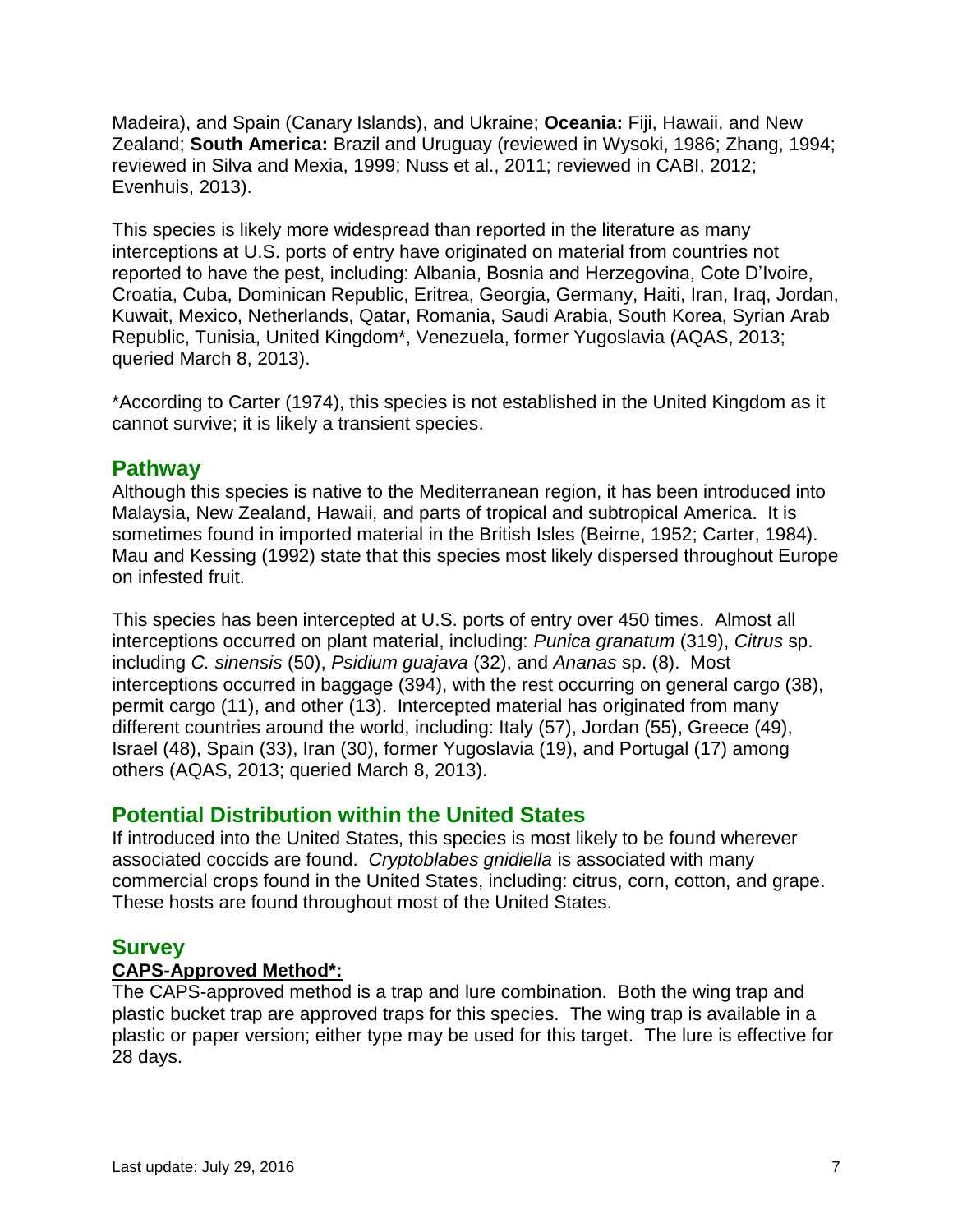Any of the following Trap Product Names in the IPHIS Survey Supply Ordering System may be used for this target:

- 1) Wing Trap Kit, Paper
- 2) Wing Trap Kit, Plastic
- 3) Plastic Bucket Trap

The Lure Product Name is "*Cryptoblabes gnidiella* Lure."

IMPORTANT: Do not include lures for other target species in the trap when trapping for this target.

Trap spacing: When trapping for more than one species of moth, separate traps for different moth species by at least 20 meters (65 feet).

\*For the most up-to-date methods for survey and identification, see Approved Methods on the CAPS Resource and Collaboration Site, at https://caps.ceris.purdue.edu/node/223.

#### **Survey Site Selection:**

This species has a wide host range that includes citrus, corn, cotton, grapevine, loquat, pomegranate, and sorghum (Avidov and Harpaz, 1969). Surveys should be focused on areas where host plants are present. These can include field crops, nurseries, and even some residential areas.

#### Time of year to survey:

In Israel, males begin appearing in pheromone traps in low numbers in early spring. The number of adult males captured greatly increases from June to October (Harari et al., 2007). Ben Yehuda et al. (1991) trapped moths from March through December. The percentage of the total moths caught over this time period was: March to April (5% of total moths captured), June to September (75%), and October to December (20%).

In Portugal, moths are trapped from March until late May (overwintering population) and trap catches increase again from early June until late August (first generation population). Moths are trapped until late November/early December (Silva and Mexia, 1999).

#### **Literature-Based Methods:**

Trapping: Early work on pheromones for this species found that the synthetic compounds: *Z*11-16:Ald, *E*l 1-16:Ald, *Z*13-18:Ald, and *E*13-18:Ald in 100:10:100:10 proportions was more attractive to adult males than virgin females (Bjostad et al., 1981).

Field work by Anshelevich et al. (1993) found that "at dosages of 2 or 0.2 mg, a binary blend containing (Z)-I 1-hexadecenal (Z11-16:Ald) and (Z)-13-octadecenal (Z13-18:Ald) (1:1) was as effective in attracting males as a quaternary blend containing Z11-16:Ald, (E)-11-hexadecenal (E11-16:Ald), Z13-18:Ald and (E)-13-octadecenal (E13-18:Ald), (10:1:10:1)." The suggested replacement rate of the lure was two to three weeks.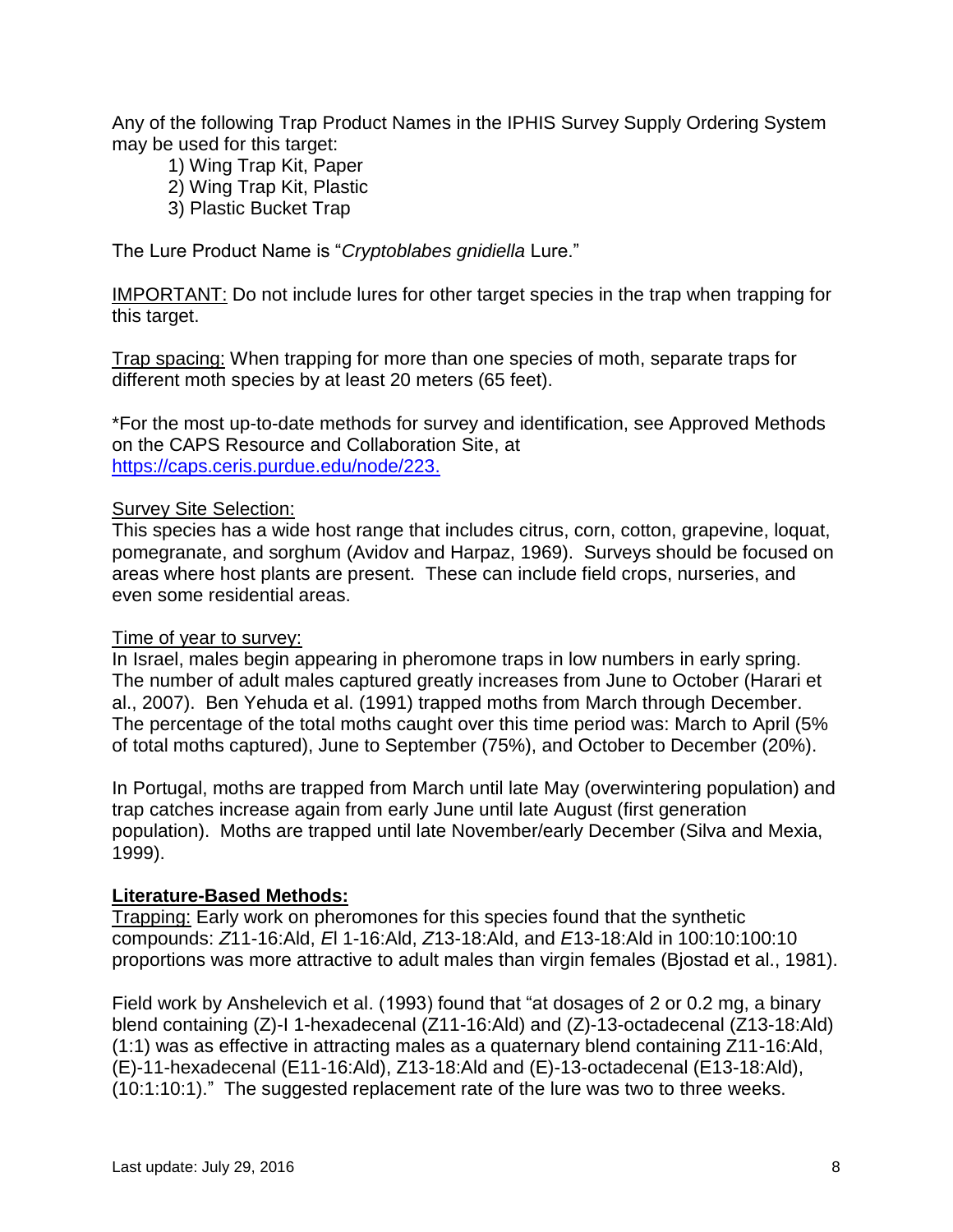Anshelevich et al. (1993) found that the nonsticky IPS trap was as effective in capturing *C. gnidiella* adult males as the sticky Pherocon 1C trap.

Pheromones have been used in certain countries, including Israel, to develop mating disruption techniques against this species (Gordon et al., 2003).

Ben Yehuda et al. (1991) used delta traps placed trees at a height of 1.5 m when surveying for this species in avocado. Silva and Mexia (1999) used one funnel trap per grove when trapping for this species in Portugal. Traps contained pheromone dispensers (replaced every four weeks) and an insecticidal strip (replaced every week).

Not recommended: This species is attracted to light (Goater, 1986); however, this survey method is not species-specific.

### **Key Diagnostics/Identification**

#### **CAPS-Approved Method\*:**

Confirmation of *C. gnidiella* is by morphological identification. Adults of *C. gnidiella* are easily confused with many North American species; genitalia must be examined for confirmation. Mature larvae and adults can be identified. A screening aid for CAPS target Pyraloidea (males), including *C. gnidiella*, can be found in Passoa (2009). A description of this species is found in Neunzig (1986).

Passoa, S. 2009. Screening key for CAPS target Pyraloidea in the Eastern and Midwestern United States (males). <https://caps.ceris.purdue.edu/dmm/95>

\*For the most up-to-date methods for survey and identification, see Approved Methods on the CAPS Resource and Collaboration Site, at [https://caps.ceris.purdue.edu/node/223.](https://caps.ceris.purdue.edu/node/223)

### **Easily Confused Pests**

Larvae could be confused with larvae of the carob moth (*Ectomyelois ceratoniae*) which is present in parts of the United States (Nay and Perring, 2008). This species also attacks citrus fruit but can cause much more extensive fruit drop than *C. gnidiella* (Avidov and Gothilf, 1960; Avidov and Harpaz, 1969). A diagnostic comparison between the two pests can be found in [Avidov and Gothilf \(1960\).](http://caps.ceris.purdue.edu/dmm/2088)

Pre-imaginal stages of *Lobesia botrana* and *C. gnidiella* can look similar. Both can occur simultaneously on grapevines (CABI, 2012). [Tio et al. \(1994\)](http://caps.ceris.purdue.edu/dmm/2089) give characteristics to distinguish the two larval species.

A key to Pyraloidea larvae (including *Cryptoblabes* spp.) is provided in [Solis \(2006\).](http://caps.ceris.purdue.edu/dmm/2087)

### **Commonly Encountered Non-targets**

In Italy, Bagnoli and Lucchi (2001) caught the following species when trapping for *Cryptoblabes gnidiella* using the 4-component pheromone lure. However, CAPS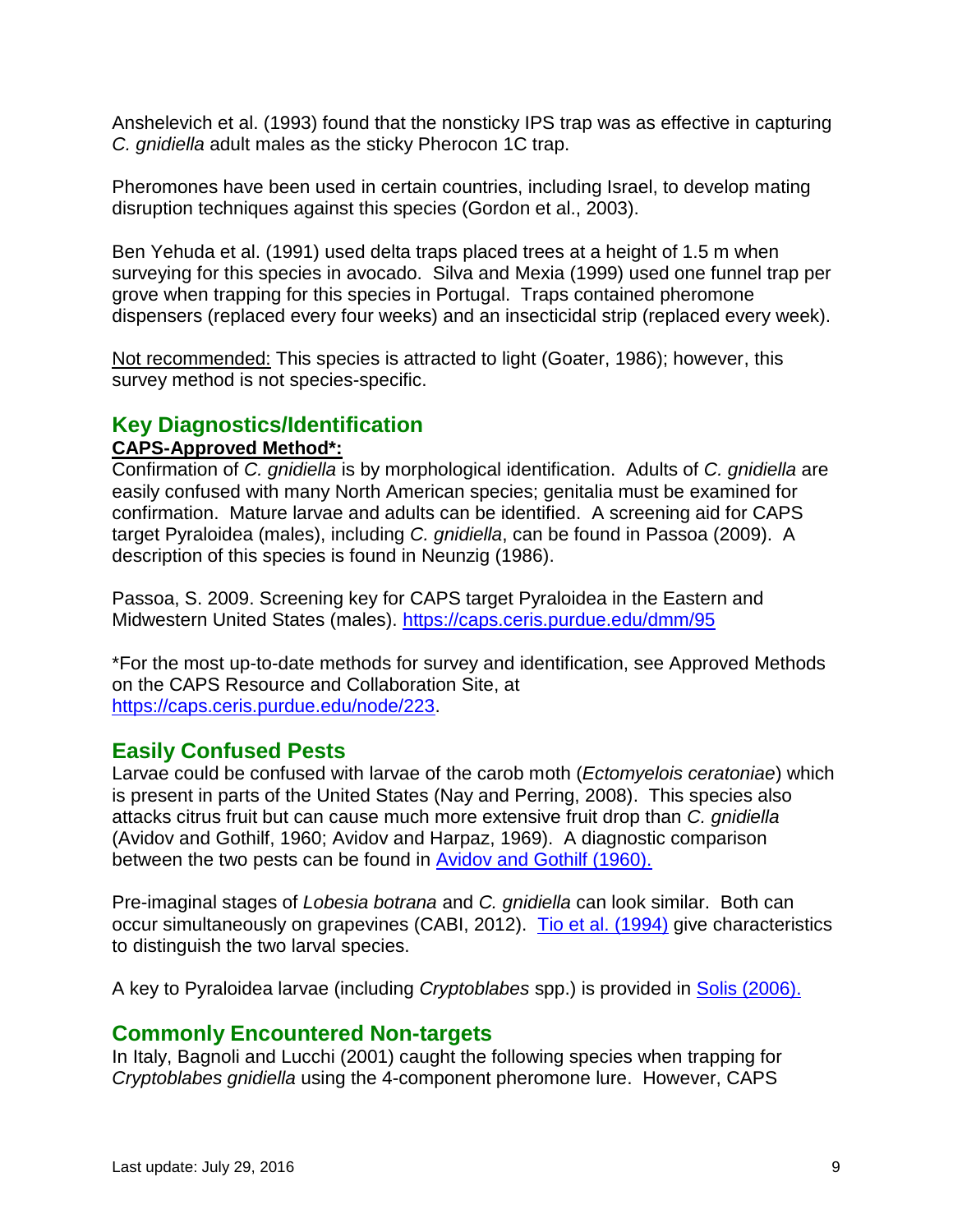surveyors will use the 2-component lure, so it is unknown if these species will be attracted.

*Duponchelia fovealis* Zeller (Pyralidae, Pyraustinae)\*, *Grapholita funebrana* (=*Cydia funebrana*) Treitschke (Tortricidae, Olethreutinae), *Hoplodrina ambigua* (Den. & Schiff.) (Noctuidae, Amphipyrinae) *Mamestra dysodea* (Den. & Schiff.) (Noctuidae, Hadeninae), *Mythimna vitellina* (Hübner) (Noctuidae, Hadeninae), *Pammene inquilina* Fletcher (Tortricidae).

\*This species is present in the United States (Stocks and Hodges, 2013).

#### **References**

**Akanbi, M. O. 1973.** The major insect borers of mahogany - a review towards their control - what step next? (abstract). Research Paper (Forest Series), Federal Department of Forest Research, Ministry of Agriculture and Natural Resources, Federal Republic of Nigeria (16). 8 pp.

**Anshelevich, L., M. Kehat, E. Dunkelblum, and S. Greenberg. 1993.** Sex pheromone traps for monitoring the honeydew moth, *Cryptoblabes gnidiella*: effect of pheromone components, pheromone dose, field aging of dispenser, and type of trap on male captures. Phytoparasitica 21(3): 189-198.

**Ascher, K. R. S., M. Eliyahu, E. Gurevitz, and S. Renneh. 1983.** Rearing the honeydew moth, *Cryptoblabes gnidiella*, and the effect of diflubenzuron on its eggs. Phytoparasitica 11(3-4): 195-198.

**Avidov, Z. and I. Harpaz. 1969.** Plant Pests of Israel. Israel Universities Press, Jerusalem.

**Avidov, Z. and S. Gothilf. 1960.** Observations on the honeydew moth (*Cryptoblabes gnidiella* Milliere) in Israel. Ktavim, 10:109-124. https://caps.ceris.purdue.edu/webfm\_send/2088

**Bagnoli, B. and A. Lucchi. 2001.** Bionomics of *Cryptoblabes gnidiella* (Millière) (Pyralidae Phycitinae) in Tuscan vineyards (abstract). Proceedings of the IOBC/WPRS Working Group "Integrated Control in Viticulture" at Ponte de Lima, Portugal. March 2-7, 2001.

**Beirne, B. P. 1952.** British Pyralid and Plume Moths. Frederick Warne & Co., Ltd. London and New York. 208 pp.

**Ben Yehuda, S., M. Wysoki, and D. Rosen. 1991.** Phenology of the honeydew moth, *Cryptoblabes gnidiella* (Milliere) (Lepidoptera: Pyralidae), on avocado in Israel. Israel Journal of Entomology Vol. XXV-XXVI: 149-160.

**Ben Yehuda, S., M. Wysoki, and D. Rosen. 1993.** Laboratory evaluation of microbial pesticides against the honeydew moth (abstract). Insect Science and its Application 14(5): 627-630.

**Bisotto-de-Oliveira, R., L. R. Redaelli, J. Sant'Ana, and M. Botton. 2007.** Parasitoids associated with Cryptoblabes gnidiella (Lepidoptera, Pyralidae) in grapevine, state of Rio Grande do Sul, Brazil (abstract). Arquivos do Instituto Biológico (São Paulo) 74 (2) São Paulo: Instituto Biológico 115-119.

**Bjostad, L. B., E. Gurevitz, S. Gothilf, and W. L. Roelofs. 1981.** Sex attractant for the honeydew moth, *Cryptoblabes gnidiella*. Phytoparasitica 9(2): 95-99.

**Botton, M., S. de J. Soria, E. R. Hickel. 2003.** Uvas Viníferas para processamento em Regiões de Clima Temperado (in Spanish). Embrapa Uva e Winho. Sistema de Produção 4: 32 pp.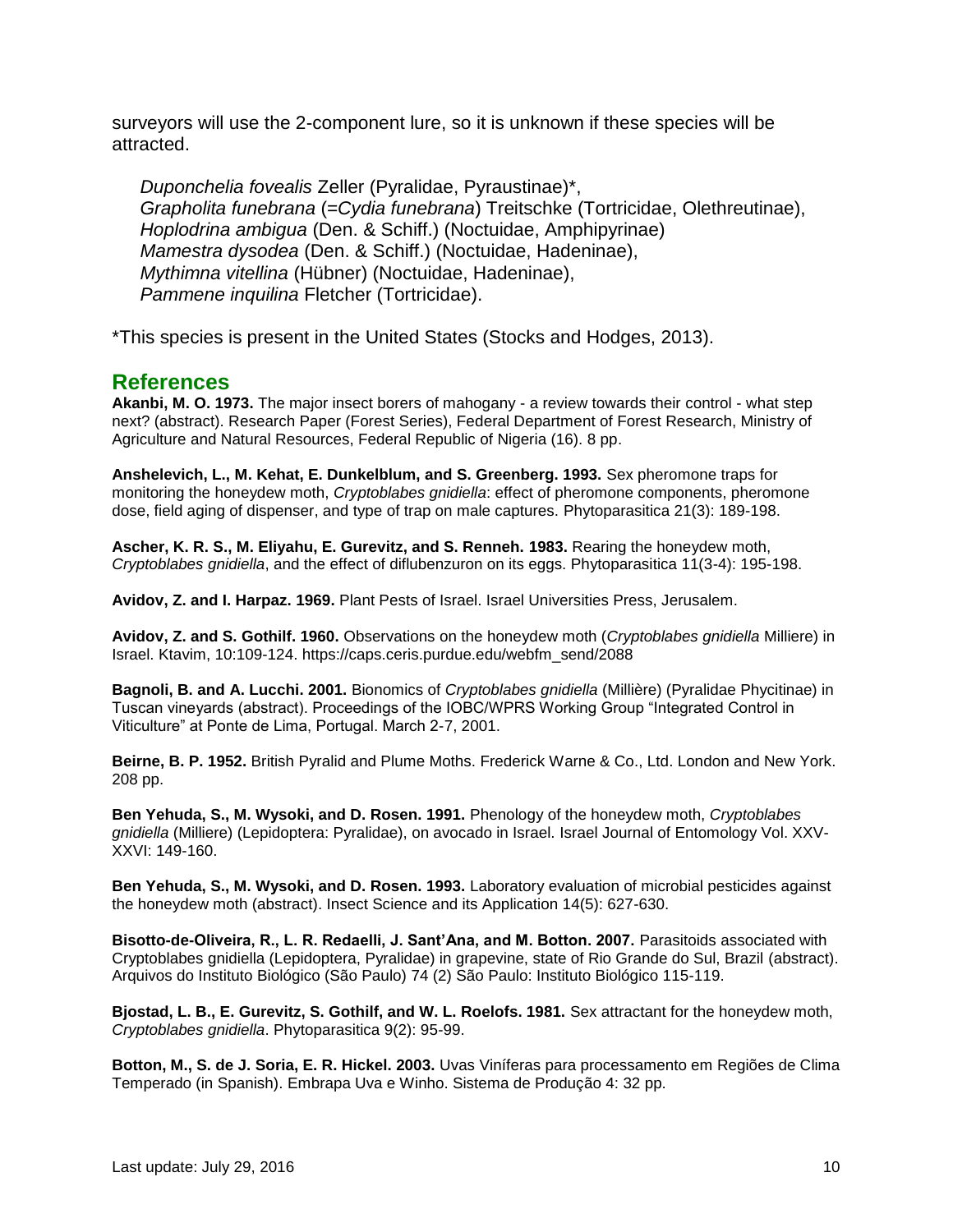**CABI. 2012.** *Cryptoblabes gnidiella* (citrus pyralid). Crop Protection Compendium. Accessed March 8, 2013 from: [www.cabi.org/cpc.](http://www.cabi.org/cpc)

**Carter, D. J. 1984.** Pest Lepidoptera of Europe with special reference to the British Isles. Dr W. Junk **Publishers** 

**Chandel, B. S., A. P. S. Bhadauriya, and A. K. S. Chauhan. 2010.** Relative toxicity of certain insecticides against larvae of earhead caterpillar, *Cryptoblabes gnidiella* Milliere (Lepidoptera: Pyralidae) (abstract). J. Env. Bio-Sci. 24(1): 95-98.

**Clausen, C. P. 1940.** Entomophagous Insects. McGraw-Hill, New York. 688 pp.

**Duffy, B. K. and D. E. Gardner. 1994.** Locally established botrytis fruit of *Myrica faya*, a noxious weed in Hawaii (abstract). Plant Disease 78(9): 919-923.

**El-Zemaity, M. S., S. I. Salama, A. A. Ahmed, and E. R. Mahmoud. 2009.** Some factors affecting the susceptibility of four garlic cultivars to infestation with *Cryptoblabes gnidiella* Milliere. Arab Universities Journal of Agricultural Sciences 17(1): 185-192.

**EPPO. 2004.** Good Plant Protection Practice, Citrus. EPPO Bulletin 34: 43-56.

**Evenhuis, N. L. 2013.** Checklist of Fijian Lepidoptera. Accessed March 14, 2013 from: [http://hbs.bishopmuseum.org/fiji/checklists/lepidoptera.html.](http://hbs.bishopmuseum.org/fiji/checklists/lepidoptera.html)

**Gentry, J. W. 1965.** Crop Insects of Northeast Africa-Southwest Asia. Agricultural Handbook No. 273. United States Department of Agriculture, Agricultural Research Service.

**Goater, B. 1986.** British Pyralid Moths, A Guide to their Identification. Harley Books. England. 175 pp.

**Gordon, D., L. Anshelevich, T. Zahavi, S. Ovadia, E. Dunkelblum, and A. Harari. 2003.** Integrating mating disruption techniques against the honeydew moth and the European grapevine moth in vineyards (abstract). Proceedings of the IOBC/WPRS working group 'Integrated Protection and Production in Viticulture', Volos, Greece, March 18-22, 2003.

**Gough, L. H. 1913.** A new cotton insect (abstract). Bull. Soc. ent. Egypte 6(1): 19-20.

**Gubbaiah. 1984.** *Cryptoblabes gnidiella*, a fern-feeding caterpillar, and its parasites (abstract). International Rice Research Newsletter 9(6): 20-21.

**Harari, A. R., T. Zahavi, D. Gordon, L. Anshelevich, M. Harel, S. Ovadia, and E. Dunkelblum. 2007.**  Pest management programmes in vineyards using male mating disruption. Pest Management Science 63: 769-775.

**Hashem, A. G., A. W. Tadros, and M. A. Abo-Sheasha. 1997.** Monitoring the honeydew moth, *Cryptoblabes gnidiella* Mill in citrus, mango and grapevine orchards (Lepidoptera: Pyralidae) (abstract). Annals of Agricultural Science (Cairo) 42(1): 335-343.

**Heckford, R. J. and P. H. Sterling. 2004.** Notes on, and descriptions of, some larvae of Oecophoridae, Gelechiidae and Pyralidae (Lepidoptera). Entomologist's Gazette 55(3): 143-159.

**MALR. No date.** Mango. Ministry of Agriculture and Land Reclamation (MALR), Central Administration of Plant Quarantine (CAPQ), Cairo, Egypt. 91 pp.

**Mau, R. F. L. and J. L M. Kessing. 1992.** Crop Knowledge Master. *Cyptoblabes* [sic] *gnidiella*. Christmas berry webworm. Accessed March 8, 2013 from: [http://www.extento.hawaii.edu/kbase/Crop/Type/cryptobl.htm.](http://www.extento.hawaii.edu/kbase/Crop/Type/cryptobl.htm)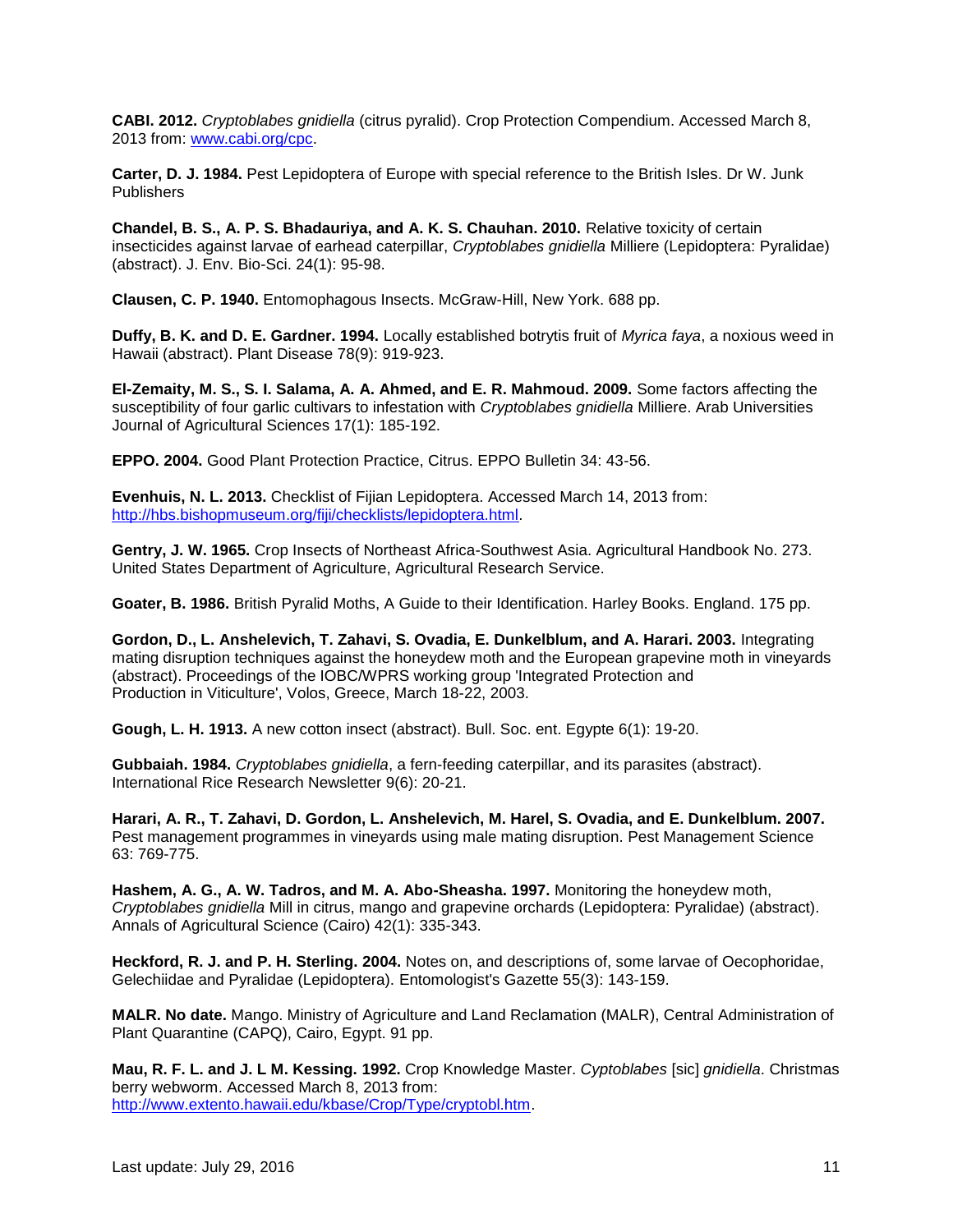**McQuate, G., P. A. Follett, and J. M. Yoshimoto. 2000.** Field infestation of rambutan fruits by internalfeeding pests in Hawaii. Journal of Economic Entomology 93(3): 846-851.

**Molina, J. M. 1998.** Lepidoptera associated with blueberry cultivation in Western Andalusia (abstract). Boletín de Sanidad Vegetal, Plagas 24(4): 763-772.

**Moore, S.D. 2003.** The lemon borer moth: a new citrus pest in South Africa (abstract). SA Fruit Journal 2(5): 37-41. Paarl: Deciduous Fruit Producers Trust.

**Nay, J. E. and T. M. Perring. 2008.** Blue Palo Verde, *Parkinsonia florida* (Benth. Ex Grey) S. Wats. (Fabaceae), a new host of the introduced carob moth, *Ectomyelois ceratoniae* (Zeller) (Lepidoptera: Pyralidae), in southern California (abstract). Pan-Pacific Entomologist 84(2):143-145.

**Neunzig, H. H. 1986.** The Moths of America North of Mexico. Fascicle 15.2. Pyraloidea, Pyralidae (Part). The Wedge Entomological Research Foundation. https://caps.ceris.purdue.edu/webfm\_send/2167

**Nuss, M., W. Speidel, and A. Segerer. 2011.** Fauna Europaea: *Cryptoblabes gnidiella*. Fauna Europaea version 2.5. Accessed March 21, 2013 from: [http://www.faunaeur.org.](http://www.faunaeur.org/)

**Özturk, N. and M. R. Ulusoy. 2009.** Pests and Natural Enemies Determined in Pomegranate Orchards in Turkey. Proc . Ist IS on Pomegranate. Acta Hort. 818: 277-284.

**Passoa, S. 2009.** [Screening key for CAPS target Pyraloidea in the Eastern and Midwestern United States](http://caps.ceris.purdue.edu/webfm_send/95)  [\(males\).](http://caps.ceris.purdue.edu/webfm_send/95) Lab Manual for the Lepidoptera Identification Workshop. University of Maryland, March 2009. [https://caps.ceris.purdue.edu/webfm\\_send/95](https://caps.ceris.purdue.edu/webfm_send/95)

**Robinson, G. S., P. R. Ackery, I. J. Kitching, G. W. Beccaloni, and L. M. Hernández, 2010.** HOSTS - A Database of the World's Lepidopteran Hostplants. Natural History Museum, London. Accessed March 21, 2013 from: [http://www.nhm.ac.uk/hosts.](http://www.nhm.ac.uk/hosts)

**Salama, S. I. 2008.** Biological studies on *Cryptoblabes gnidiella* (Lepidoptera: Pyralidae) infesting stored garlic. Annals Agric. Sci., Ain Shams Univ., Cairo, 53(2): 397-402.

**Sellanes, C., C. Rossini, and A. González. 2010.** Formate analogs as antagonists of the sex pheromone of the honeydew moth, *Cryptoblabes gnidiella*: electrophysiological, behavioral and field evidence. Journal of Chemical Ecology 36: 1234-1240.

**Silva, E. B. and A. Mexia. 1999.** The pest complex *Cryptoblabes gnidiella* (Millière) (Lepidoptera: *Pyralidae*) and *Plannococcus citri* (Risso) (Homoptera: *Pseudococcidae*) on sweet orange groves (*citrus sinensis* (L.) Osbeck) in Portugal: Interspecific association. Bol. San. Veg. Plagas, 25: 89-98.

**Solis, M. A. 2006.** [Key to selected Pyraloidea \(Lepidoptera\) larvae intercepted at U.S. ports of entry:](http://caps.ceris.purdue.edu/webfm_send/2087)  [revision of Pyraloidea in "Keys to some frequently intercepted lepidopterous larvae" by Weisman 1986.](http://caps.ceris.purdue.edu/webfm_send/2087) 58 pp.

**Stocks, S. D. and A. Hodges. 2013.** Featured Creatures, European pepper moth - *Duponchelia fovealis*. University of Florida. EENY-508. Accessed August 14, 2013 from: [http://entnemdept.ufl.edu/creatures/veg/leps/european\\_pepper\\_moth.htm.](http://entnemdept.ufl.edu/creatures/veg/leps/european_pepper_moth.htm)

**Tio, R. del, R. Ocete, and M. E. Ocete. 1994.** Practical indications for differentiating preimaginal stages of *Lobesia botrana* (Denis & Schiffermuller, 1775) (Lepidoptera: Tortricidae) and *Cryptoblabes gnidiella* (Milliere, 1867) (Lepidoptera: Pyralidae), two vine pests in Jerez, Spain. Sociedad Hispano-Luso-Americana de Lepidopterologia (SHILAP) 22(86):119-125. [https://caps.ceris.purdue.edu/webfm\\_send/2089](https://caps.ceris.purdue.edu/webfm_send/2089)